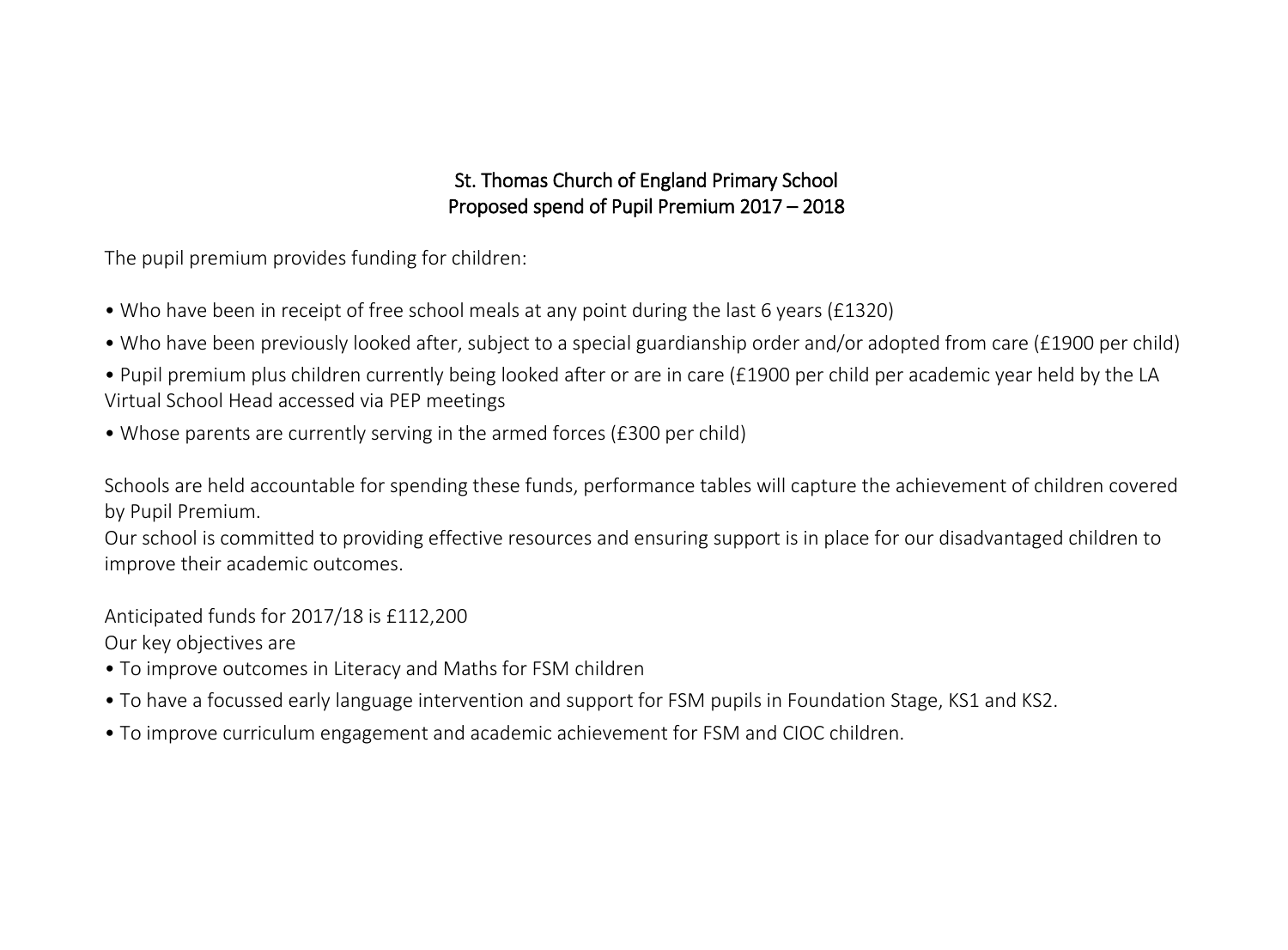Objective 1 To improve outcomes in Literacy and Maths for FSM children

ATTAINMENT: To narrow the gap and improve the outcomes for PP/PP+ -FSM children in phonics, literacy and mathematics through delivery of interventions programmes. The programme will benefit all children as most are delivered in small groups. Children not eligible for PP/CIOC funding but who are in need of such programmes will be able to access these throughout the year.

Action: To deploy additional teachers and teaching assistants to provide small group 1:1 interventions for FSM /CIOC who are working below year group expectations and or at risk of falling below 100 in standardised scores in English and Maths

#### Rational:

Sutton document 'One-to-one tutoring +5 months moderate impact'

'For pupils eligible for free school meals (FSM) with lower prior attainment, those who received tuition were more likely to achieve a Level 4 at KS2 and make two levels of progress than those who did not receive tuition. (Secondary ready with a scaled score of at least 100 and making at least expected progress)

Evaluation of the Making Good Progress Pilot (2010). DCSF Research Report RR184. PricewaterhouseCoopers (PwC) LLP

#### Success Criteria:

A reduction in the attainment gap and FSM and non FSM across the year groups in July 2017 in reading, writing and mathematics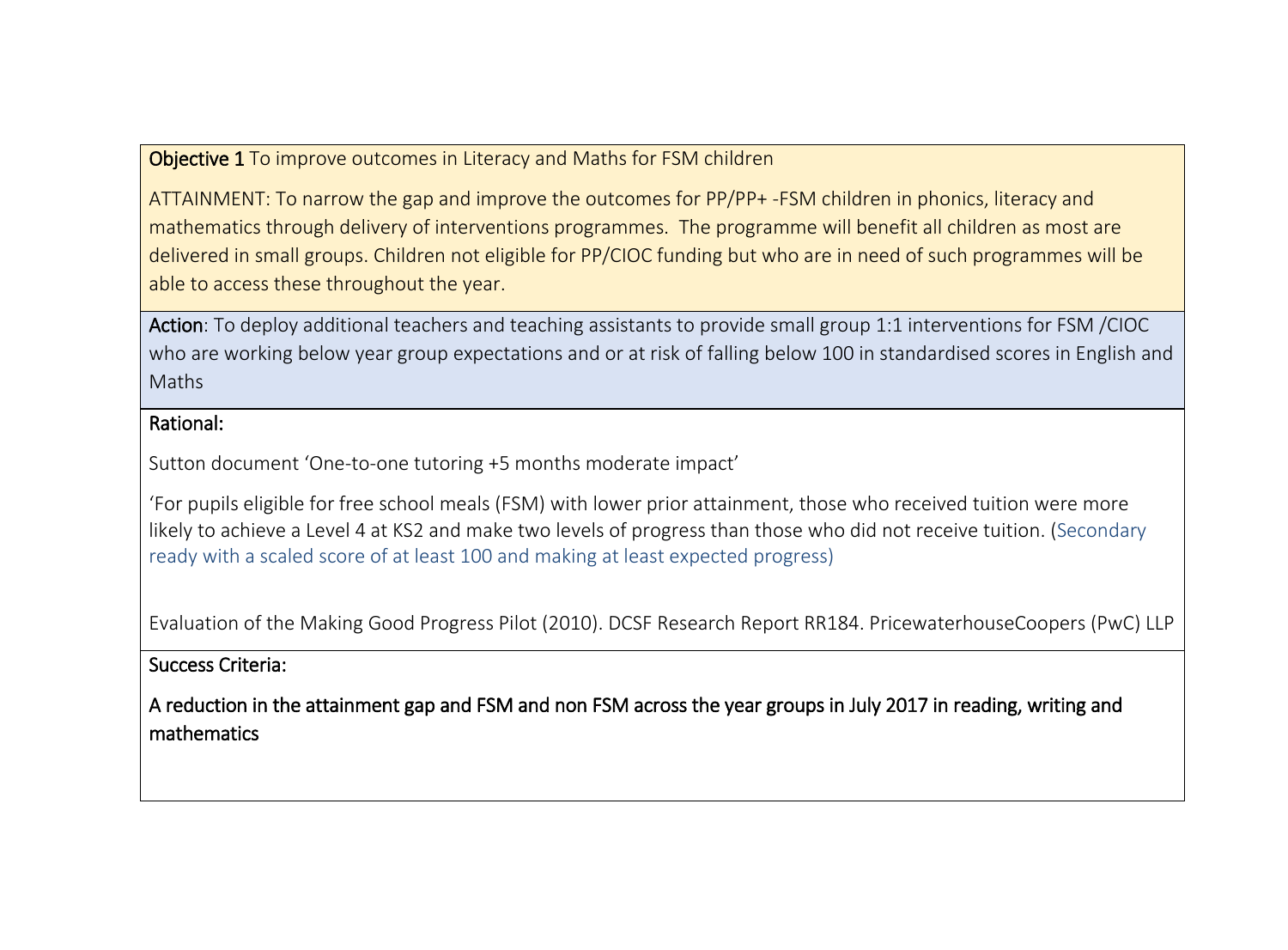| <b>Date</b> | <b>Person Responsible</b>                                                                    | <b>Monitoring and evaluation</b>                                                                                                                                                                                                | Cost   |
|-------------|----------------------------------------------------------------------------------------------|---------------------------------------------------------------------------------------------------------------------------------------------------------------------------------------------------------------------------------|--------|
| Sept 2017   | YA – assessment and tracking                                                                 | Tracking and monitoring of data for FSM children                                                                                                                                                                                |        |
|             | <b>KB SENCO/PP</b>                                                                           | Entry and exit data analysed for intervention                                                                                                                                                                                   |        |
|             | JM Every Child a Counter (EEC)                                                               | programmes                                                                                                                                                                                                                      |        |
|             | LN AHT Maths                                                                                 | Increased target support from TAs for phonics,<br>reading and maths                                                                                                                                                             | £60000 |
|             | DB Phonics/Reading Lead                                                                      | Focussed 'narrowing the gap' support including:                                                                                                                                                                                 |        |
|             | CD/LM Writing Lead                                                                           | Numbers Count, Better Reading, Guided Reading,                                                                                                                                                                                  |        |
|             | TAs and Class teachers responsible for<br>the following interventions for each<br>year group | Ready for Sounds, Pre teaching Vocabulary,<br>Inference, Talk Boost, Write Dance, Pattern<br>Running, Fast Track Phonics, Additional Teacher<br>support for children who are currently working<br>below age related expectation |        |
|             |                                                                                              |                                                                                                                                                                                                                                 |        |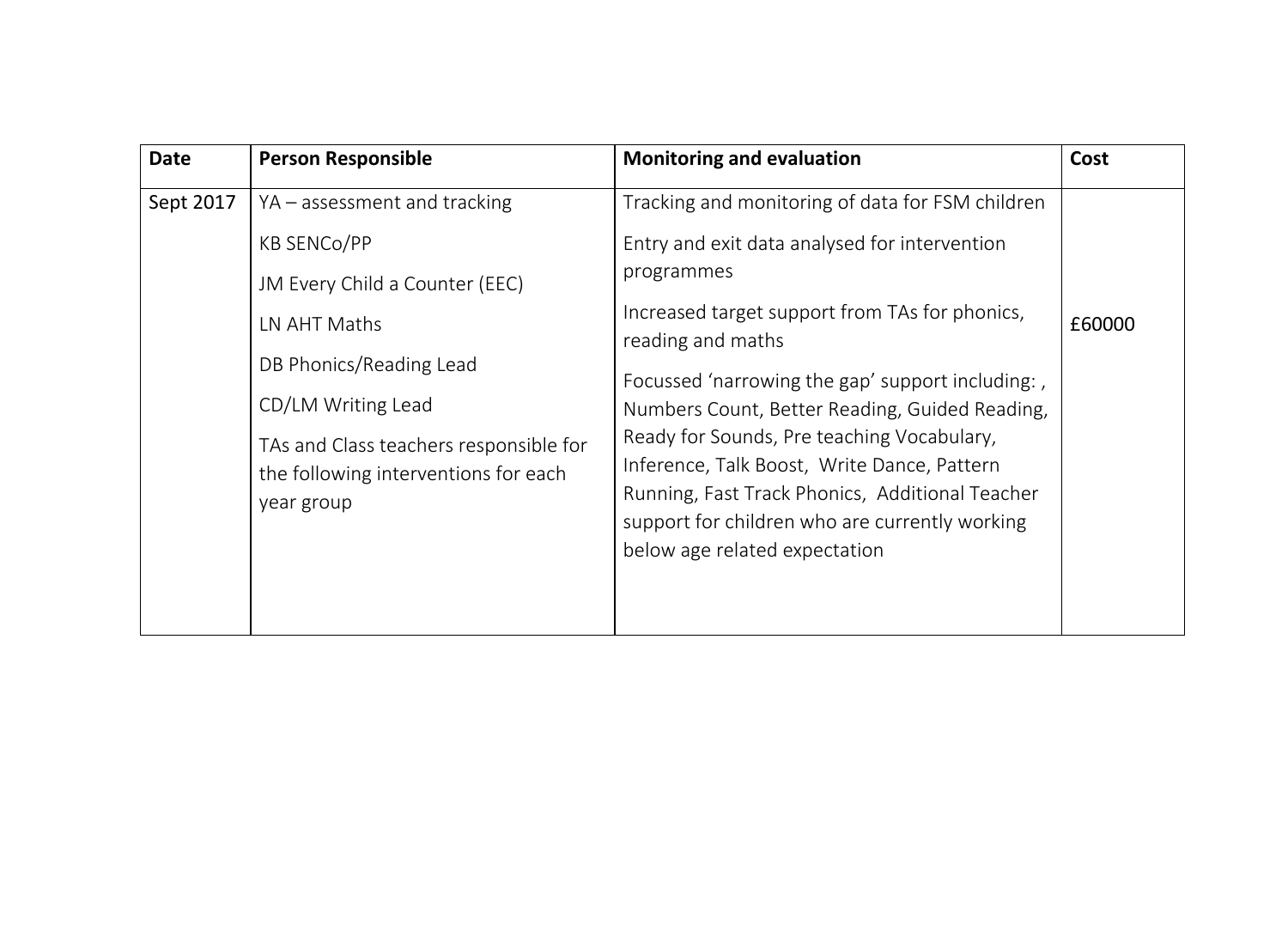| <b>Early Years Foundation Stage</b><br>Interventions to all FSM and PP pupils<br>as well as additional pupils                      |                                                          |  |
|------------------------------------------------------------------------------------------------------------------------------------|----------------------------------------------------------|--|
| Derbyshire Language Scheme<br>$\bullet$<br><b>Funky Fingers</b><br>PTV<br>Narrative Programme<br>$\bullet$<br>Reading<br>$\bullet$ | <b>Class Teachers</b><br><b>Specifically trained TAs</b> |  |
| Phonics<br>Apple Educator<br>Early Talk Boost<br>$\bullet$                                                                         | <b>Specialist Teacher</b>                                |  |
| Year 1<br>Interventions to all FSM and PP pupils<br>as well as additional pupils                                                   |                                                          |  |
| Phonics<br>PTV<br><b>Write Dance</b><br><b>Better Reading</b><br><b>Guided Reading</b><br>Talk Boost                               | <b>Class Teachers</b><br><b>Specifically Trained TAs</b> |  |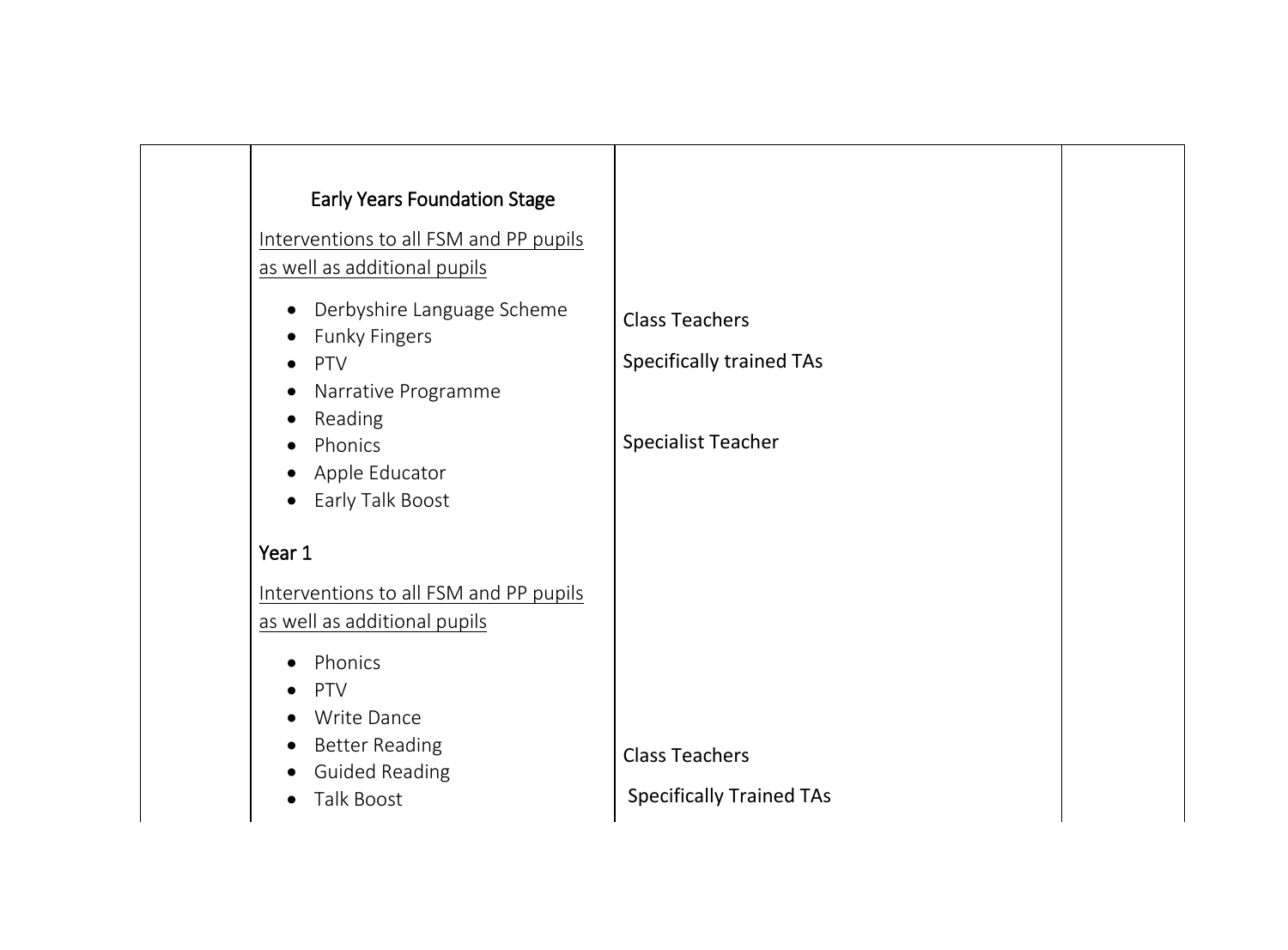| Public Speaking workshops<br>$\bullet$                               | <b>SENCo</b>                    |  |
|----------------------------------------------------------------------|---------------------------------|--|
| ECC support- Numbers Count                                           | <b>Specialist Teacher</b>       |  |
| PWBC (pupil well being<br>coordinator)                               |                                 |  |
|                                                                      |                                 |  |
| Apple Educator                                                       |                                 |  |
| <b>Funky Fingers</b>                                                 |                                 |  |
|                                                                      |                                 |  |
| Year 2                                                               |                                 |  |
| Interventions to all FSM and PP pupils                               |                                 |  |
| as well as additional pupils                                         |                                 |  |
| <b>Reading Fluency</b>                                               | <b>Class Teacher</b>            |  |
| Reading Comprehension                                                |                                 |  |
| PTV                                                                  | <b>Specifically trained TAs</b> |  |
| Public Speaking workshops<br>$\bullet$<br>ECC support- Numbers Count | <b>Specialist Teachers</b>      |  |
| Apple Educator                                                       |                                 |  |
| Write Dance                                                          |                                 |  |
| <b>Better Reading</b>                                                |                                 |  |
| <b>Guided Reading</b>                                                |                                 |  |
| <b>Fast Track Phonics</b>                                            |                                 |  |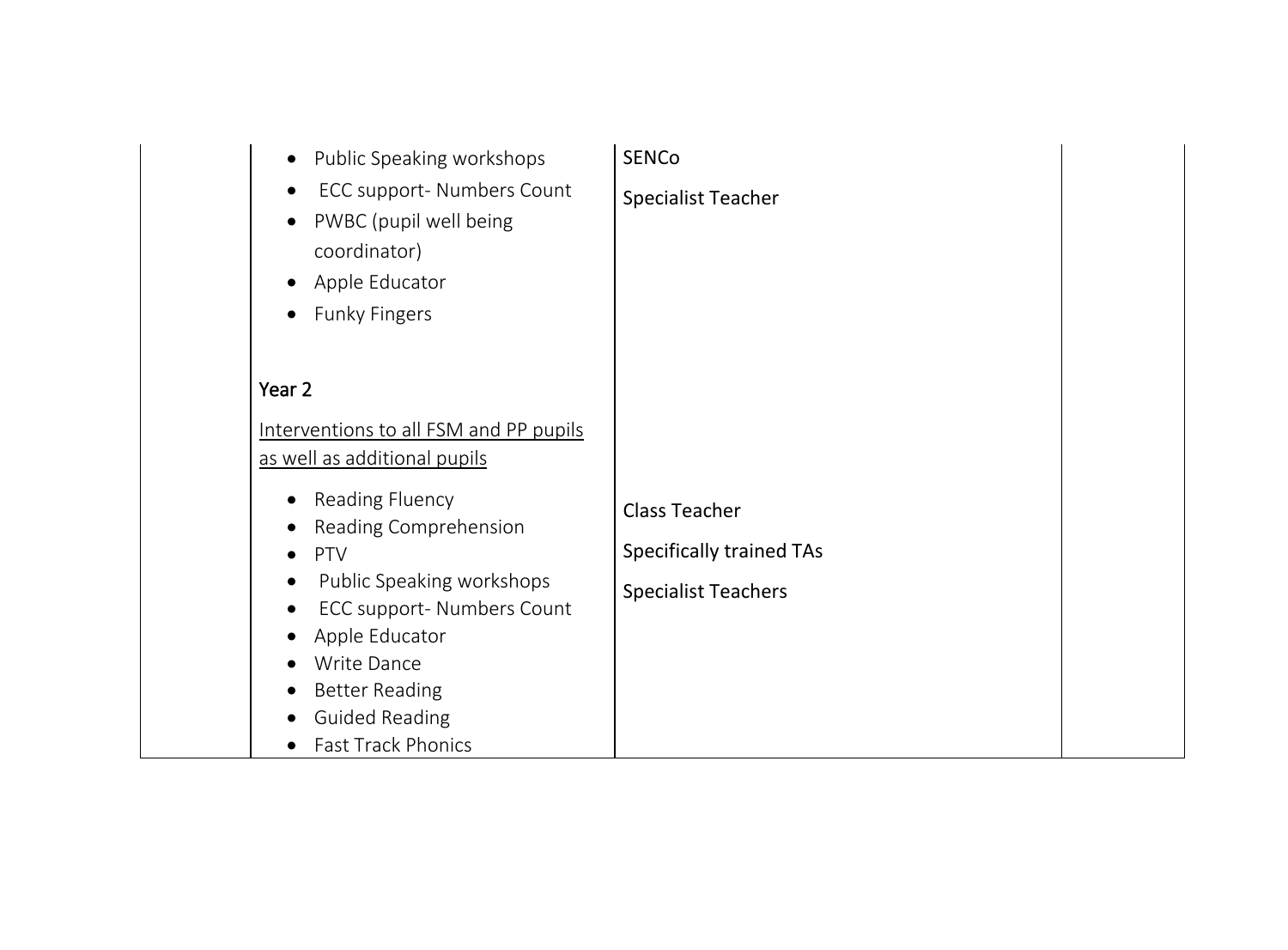| Year 3                                                                                           |                                 |  |
|--------------------------------------------------------------------------------------------------|---------------------------------|--|
| Interventions to all FSM and PP pupils<br>as well as additional pupils                           |                                 |  |
| <b>Better Reading</b><br>$\bullet$<br>Inference<br>PTV<br>$\bullet$                              | <b>Class Teacher</b>            |  |
| <b>Guided Reading</b><br>$\bullet$<br>In class interventions.                                    | Specifically trained TA s       |  |
| Public Speaking workshops<br>$\bullet$<br>ELSA<br>PWBC<br>Apple Educator<br>Phonics<br>$\bullet$ | <b>Specialist Teachers</b>      |  |
| Year 4                                                                                           |                                 |  |
| Interventions to all FSM and PP pupils                                                           | <b>Class Teachers</b>           |  |
| as well as additional pupils                                                                     | <b>Specifically trained TAs</b> |  |
| PTV<br><b>Guided Reading</b>                                                                     | Specialist teachers             |  |
| <b>Better Reading</b>                                                                            | <b>Specialist Teacher</b>       |  |
| Public Speaking workshops<br>Apple Educator<br>Phonics                                           |                                 |  |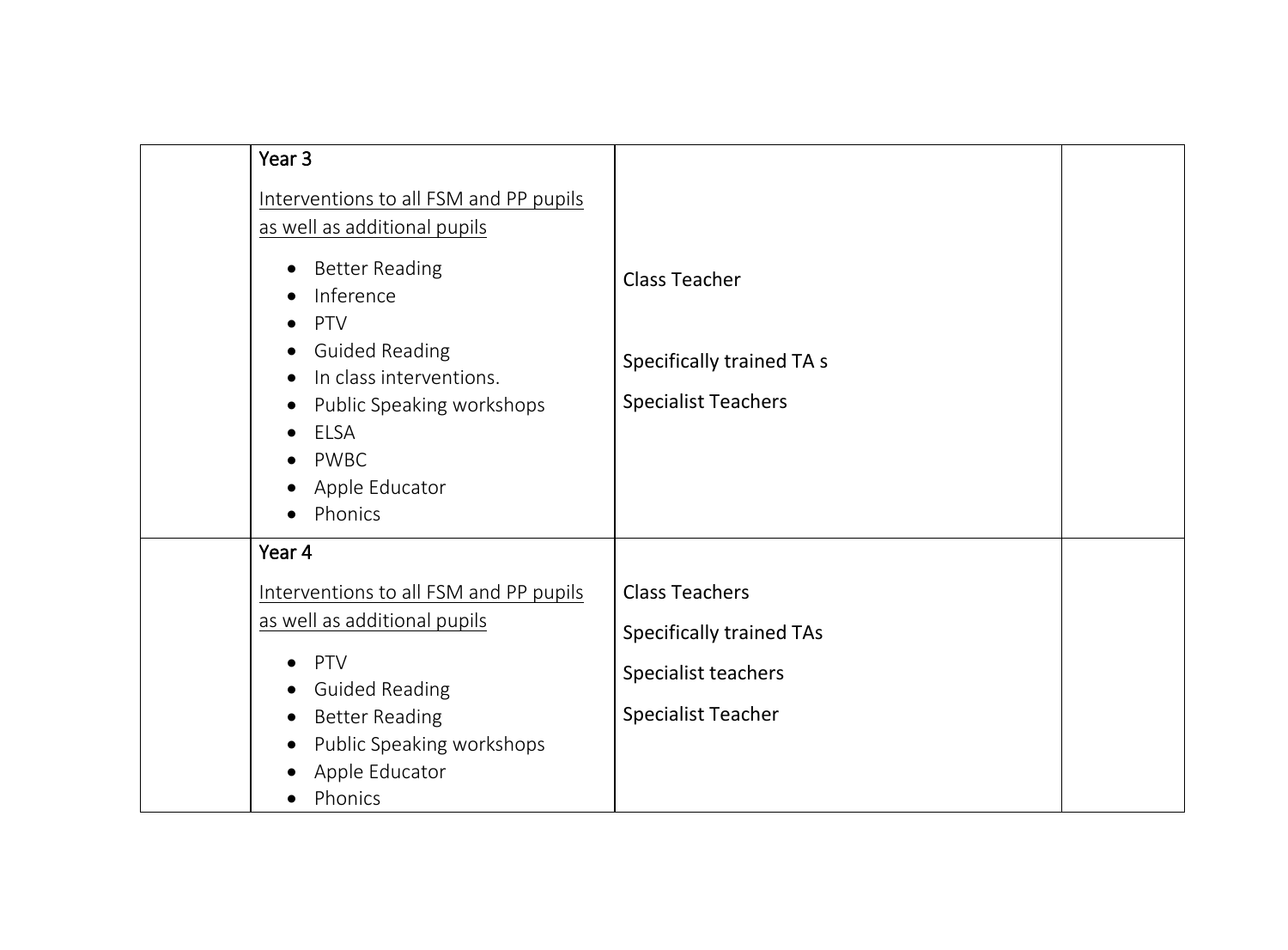| Year 5                                                                                                                                                                                                                                                                                                                                  |                                                               |  |
|-----------------------------------------------------------------------------------------------------------------------------------------------------------------------------------------------------------------------------------------------------------------------------------------------------------------------------------------|---------------------------------------------------------------|--|
| Interventions to all FSM and PP pupils<br>as well as additional pupils<br><b>Better Reading</b><br>$\bullet$                                                                                                                                                                                                                            | <b>Class Teachers</b>                                         |  |
| PTV<br>Daily Reading<br>Drama debating and poetry.<br>Curriculum Maths.                                                                                                                                                                                                                                                                 | <b>Specialist Teachers</b>                                    |  |
| Apple Educator<br>Inferencing<br>$\bullet$                                                                                                                                                                                                                                                                                              | <b>Specifically trained TAs</b>                               |  |
| Year <sub>6</sub><br>Interventions to all FSM and PP pupils<br>as well as additional pupils<br><b>Better Reading</b><br>Daily Reading<br>$\bullet$<br>PTV Maths<br>$\bullet$<br>Easter School<br>$\bullet$<br>Inference<br>$\bullet$<br>Drama/debating/poetry<br>$\bullet$<br>Maths Target Group (AHT)<br><b>PWBC</b><br>Apple Educator | <b>Specialist Teachers</b><br><b>Specifically Trained TAs</b> |  |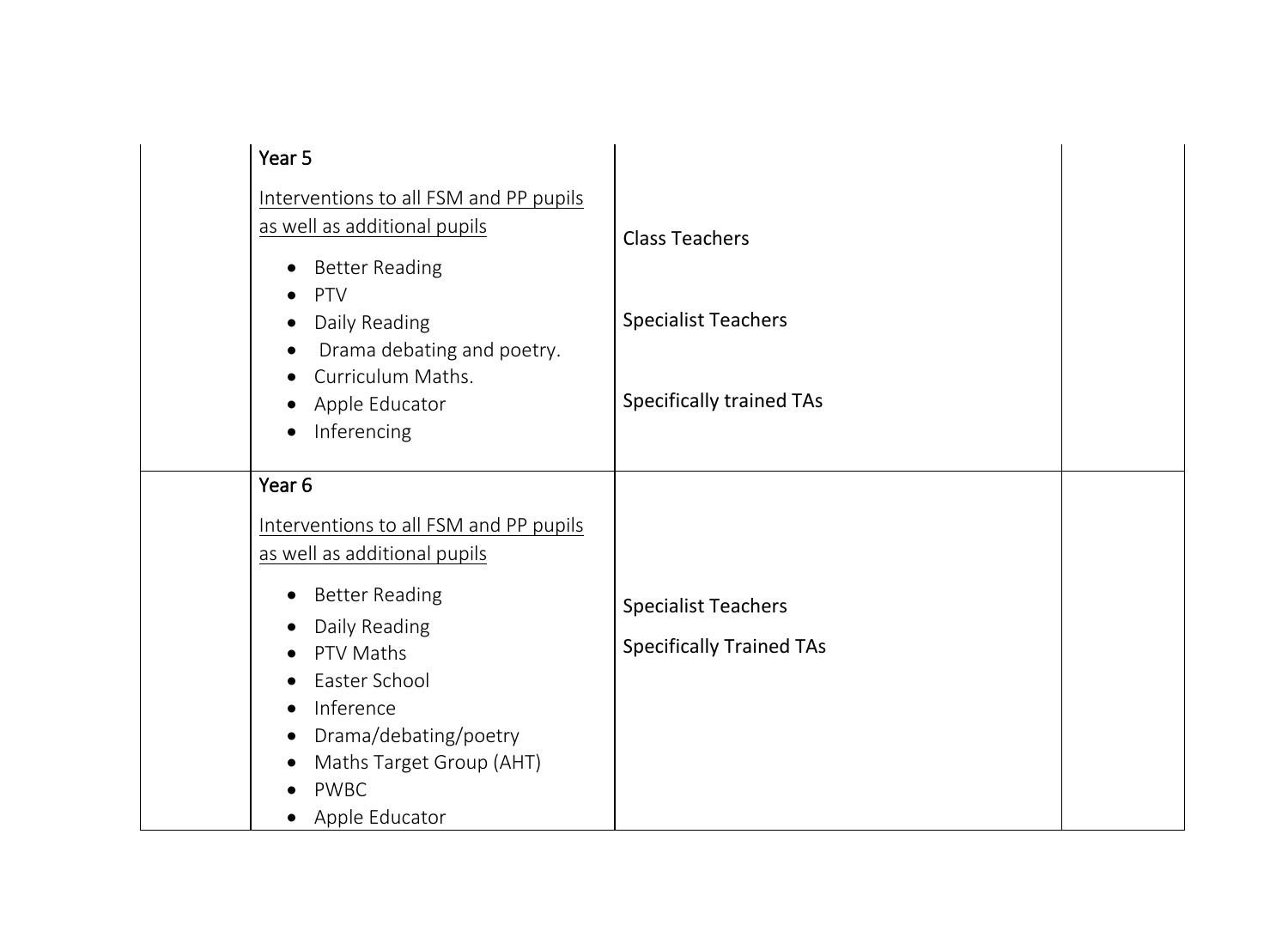| <b>Objective 2:</b>                                                                  |                                                                                                                      |                                                                                          |             |
|--------------------------------------------------------------------------------------|----------------------------------------------------------------------------------------------------------------------|------------------------------------------------------------------------------------------|-------------|
|                                                                                      | To provide early language intervention and support for PP children in FS and KS1 and to provide oracy support in KS2 |                                                                                          |             |
|                                                                                      | through intervention programmes                                                                                      |                                                                                          |             |
| Action:                                                                              |                                                                                                                      |                                                                                          |             |
|                                                                                      | Early intervention through access to specialist Level 3 TA in FS (NN)                                                |                                                                                          |             |
|                                                                                      |                                                                                                                      | Employment of Level 2 TA to deliver intervention programmes in Foundation Stage and KS1  |             |
|                                                                                      | Language for Life- Pip St John                                                                                       |                                                                                          |             |
|                                                                                      | Training by ICAN - Early Talk Boost (FF NP KB)                                                                       |                                                                                          |             |
|                                                                                      | Employment of a speech development drama specialist (PS)                                                             |                                                                                          |             |
|                                                                                      |                                                                                                                      | Continuation of Speaker of the week and Drama Stars of the week initiative               |             |
|                                                                                      |                                                                                                                      | Rationale: Primary National Curriculum: Teachers should develop pupils' spoken language, |             |
| reading, writing and vocabulary as integral aspects of the teaching of every subject |                                                                                                                      |                                                                                          |             |
|                                                                                      |                                                                                                                      |                                                                                          |             |
|                                                                                      |                                                                                                                      | Success Criteria: Language acquisition of PP children in line with national expectations |             |
| Date                                                                                 | Person responsible                                                                                                   | Monitoring and evaluation                                                                | Cost £30000 |
| Sept 2017                                                                            |                                                                                                                      |                                                                                          |             |
|                                                                                      | Tracking and monitoring of data for FSM children                                                                     |                                                                                          |             |
|                                                                                      | DW-FS Leader                                                                                                         | Entry and exit data analysed -                                                           |             |
|                                                                                      |                                                                                                                      |                                                                                          |             |
|                                                                                      |                                                                                                                      | Baseline, BPVS, DLS                                                                      |             |
|                                                                                      | PS - Drama Specialist                                                                                                | Focussed 'narrowing the gap' support                                                     |             |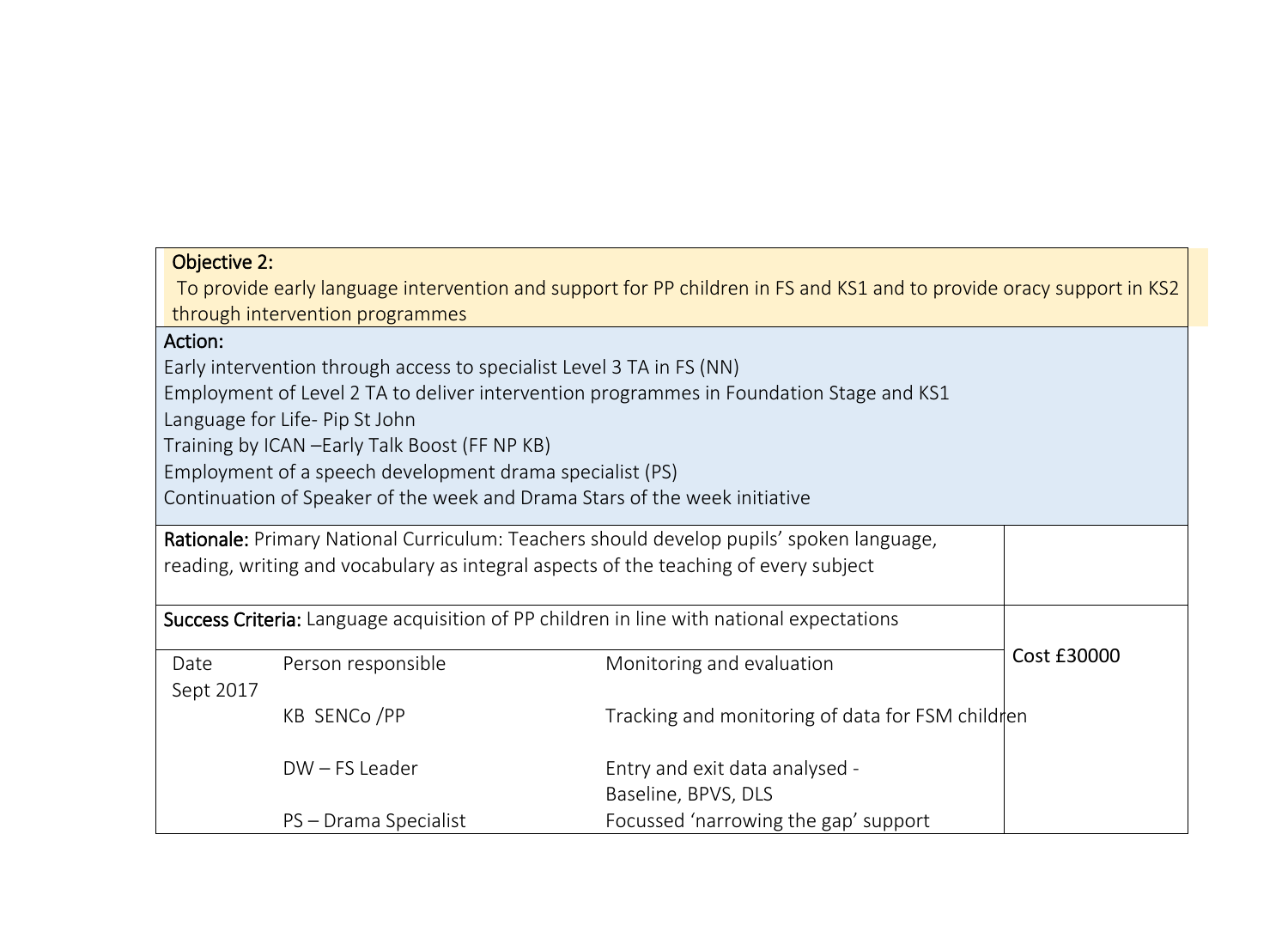| P St J Language For Life Specialist | Training staff in PTV, delivering assessment<br>tools |  |
|-------------------------------------|-------------------------------------------------------|--|
|                                     |                                                       |  |

## Objective 3

To improve curriculum engagement and academic achievement for PP children

Action 1 Implement subsidies for FSM pupils to allow them to fully access the curriculum and contribute to "Narrowing the gap". Identify and provide support for children who have barriers to learning related to delayed behavioural, emotional and social development. Employment of PWC and Family Support Worker (FSW)

## Rationale

Sutton document: " the choices that schools make in allocating the money will be so vital so that funding can help raise pupils' attainment"

# Success Criteria

A reduction in the attainment gap of FSM and non FSM across year groups in July 2017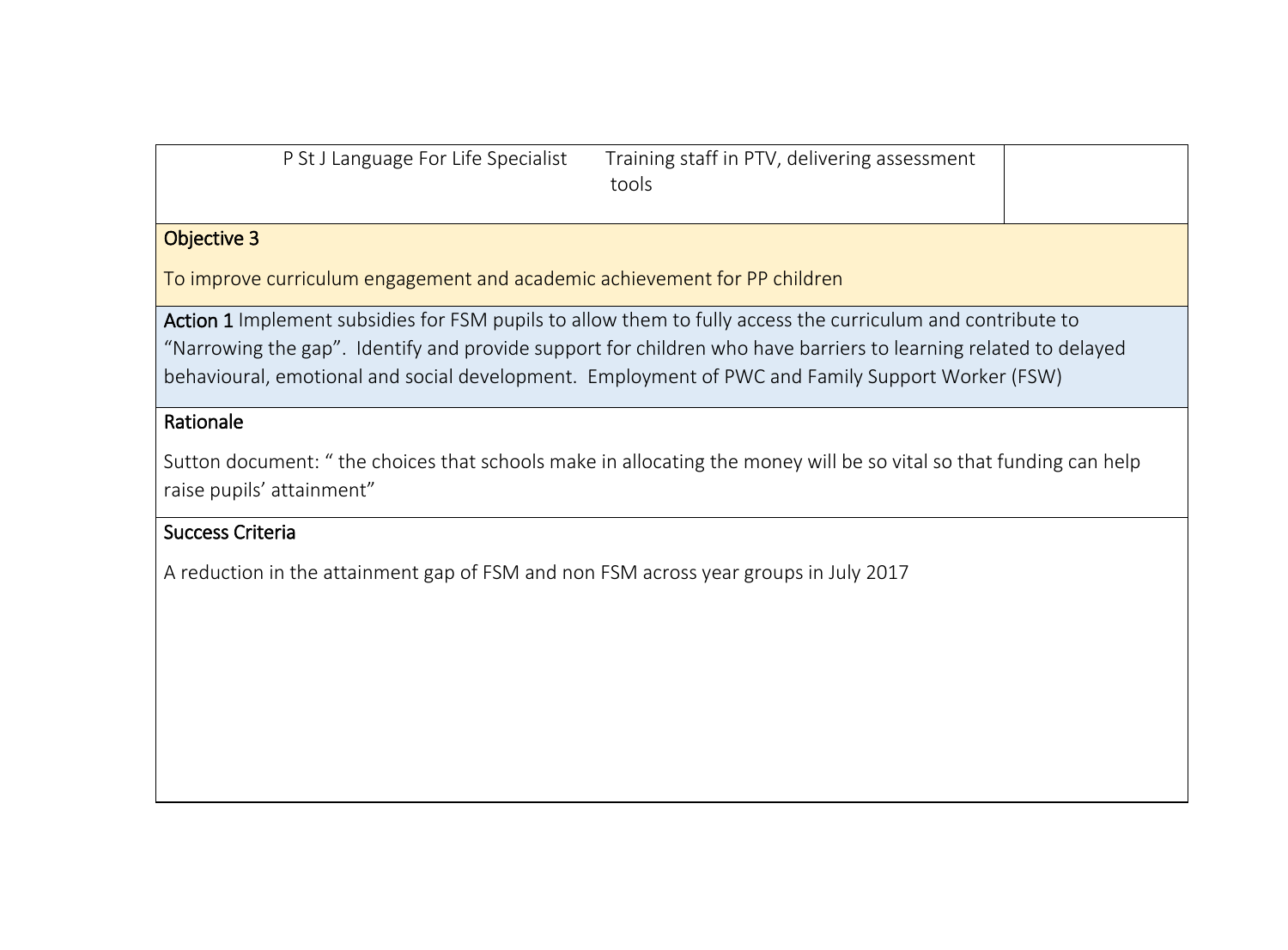| Date      | Person Responsible                                                     | Monitoring and evaluation                                                                                                                  | Cost  |
|-----------|------------------------------------------------------------------------|--------------------------------------------------------------------------------------------------------------------------------------------|-------|
| Sept 2017 | VB - Pupil Well being<br>Coordinator (PWC)<br>RA Family Support Worker | Children identified for family support<br>and ELSA support in place<br>Liaison with AP- The Heights and<br>placement sought as appropriate | £5000 |
|           | <b>KB SENCO</b><br>PW-ELSA                                             | Children with delayed behavioural<br>needs and identified and provision in<br>place                                                        |       |
|           | YA Assessment /Tracking                                                | Assessment data                                                                                                                            |       |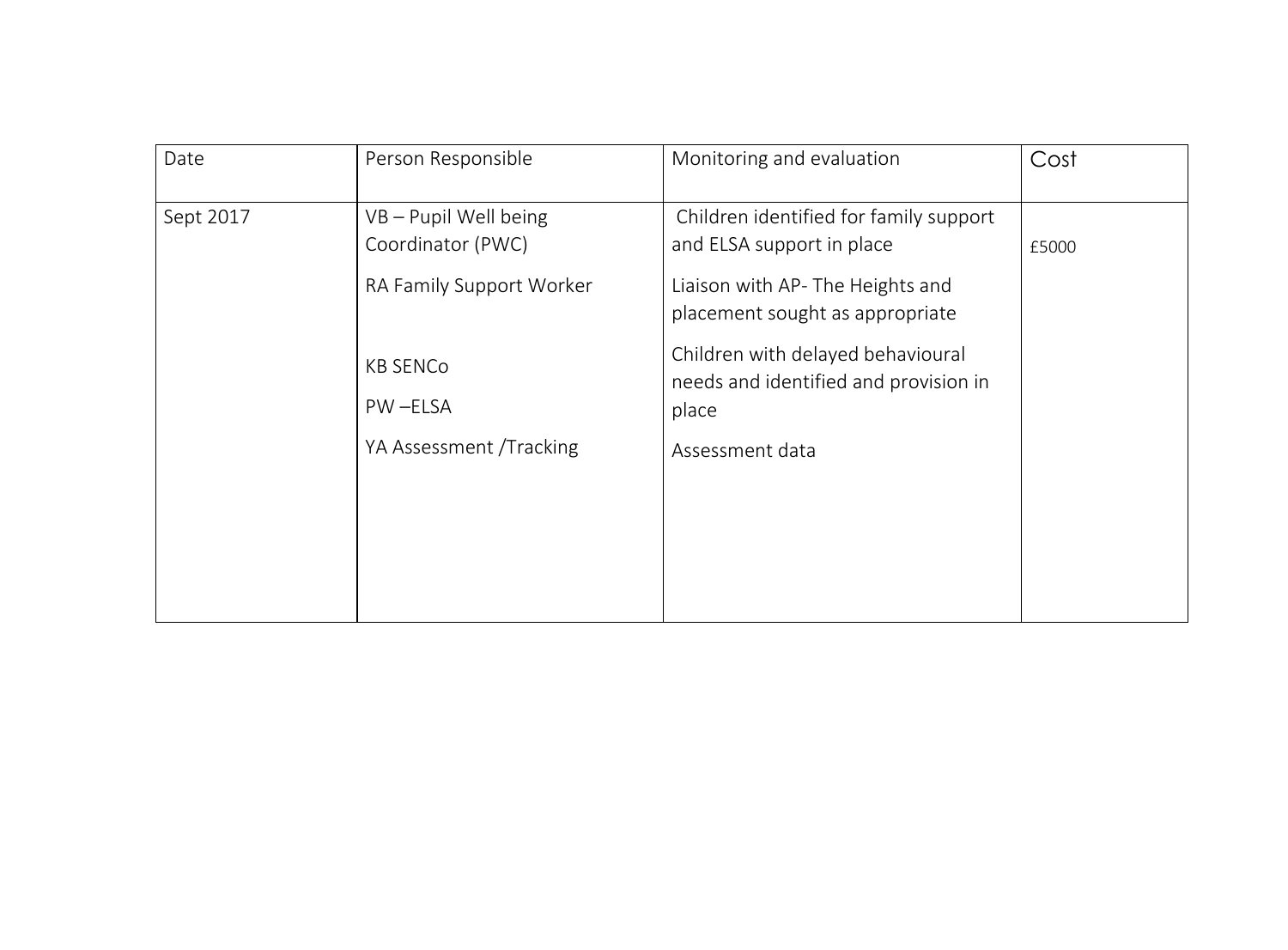**Action 2:** To provide PP pupils with access to Breakfast club, Walking bus and Homework club, particularly those who are not meeting national standards and /or those for whom attendance and punctuality is a cause for concern.

### **Rationale:**

To provide PP children with a free breakfast for children a) not meeting the year group national standards b) attendance and punctuality are causing concern

**Success criteria**: Offer of breakfast club/ walking bus/ homework club taken up and improved attendance, punctuality and children getting closer to the national standards

| Date              | Person Responsible                                                                                                         | <b>Monitor and Evaluation</b>                                                                                    | Costs                   |
|-------------------|----------------------------------------------------------------------------------------------------------------------------|------------------------------------------------------------------------------------------------------------------|-------------------------|
| September<br>2017 | YA-assessment and tracking<br>LN-attendance and punctuality<br>Breakfast club staff<br>Homework club staff<br>Office staff | Attainment data and<br>attendance and punctuality<br>data of PP<br>Breakfast/Homework club<br>children monitored | 20000<br>£4000<br>£2000 |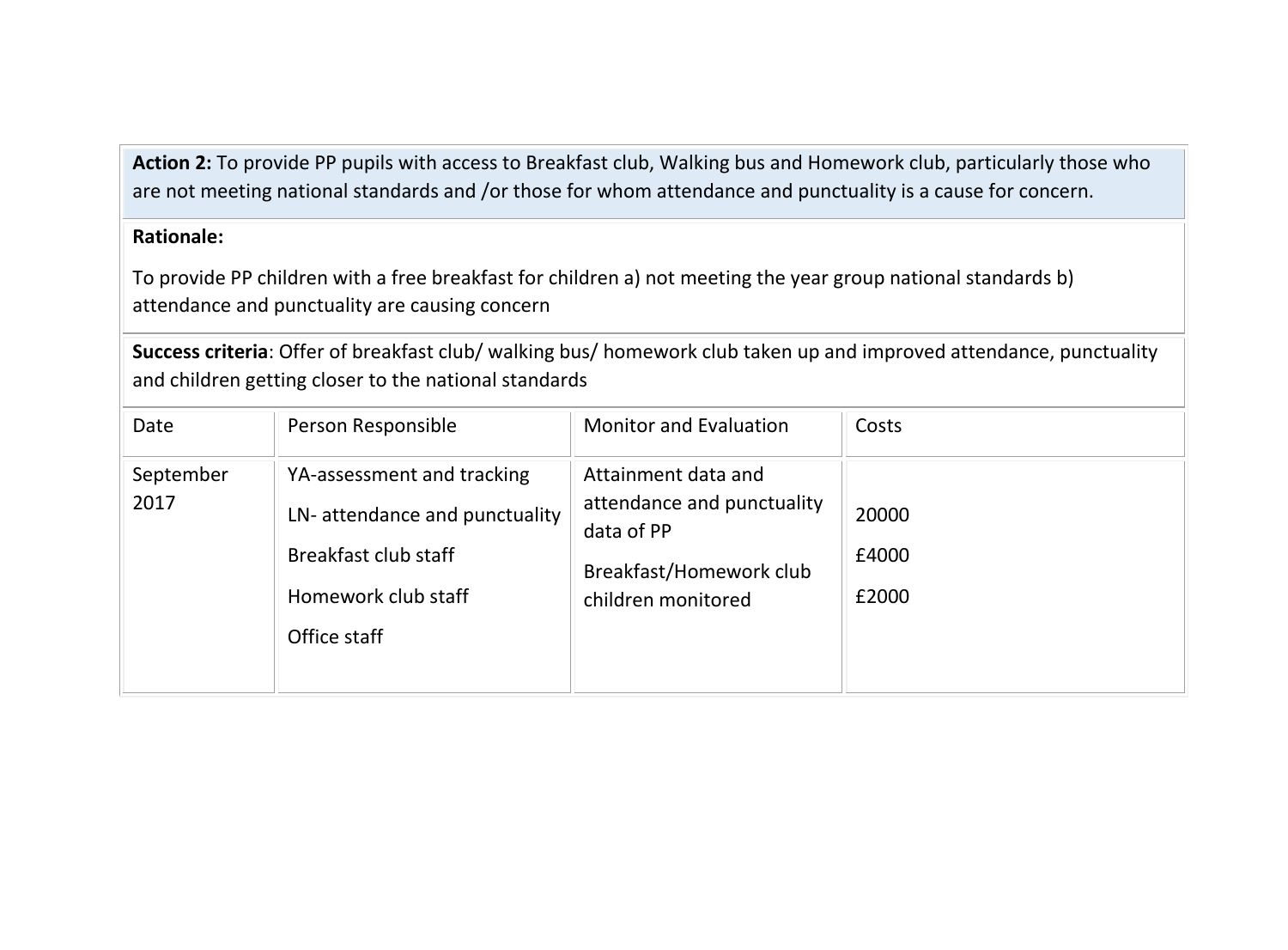**Action 3** To ensure CIOC entitlement is met and attainment is monitored

### **Rationale:**

CIOC make academic and social progress in line with peers

**Success Criteria:** CIOC children make academic progress in line with expectations

| Date    | Person Responsible                                                                    | Monitoring and Evaluation                                                                                                                                              | Costs |
|---------|---------------------------------------------------------------------------------------|------------------------------------------------------------------------------------------------------------------------------------------------------------------------|-------|
| Sept 17 | KB-Designated Teacher<br>$VB - PWC$<br>$PW - ELSA$<br><b>RA Family Support Worker</b> | Progress of CIOC to be monitored CIOC<br>evaluation of spend via PEP report<br>Attendance at LAC reviews<br>Report to Virtual School Head-<br><b>Charlotte Hesketh</b> | £1500 |
|         |                                                                                       |                                                                                                                                                                        |       |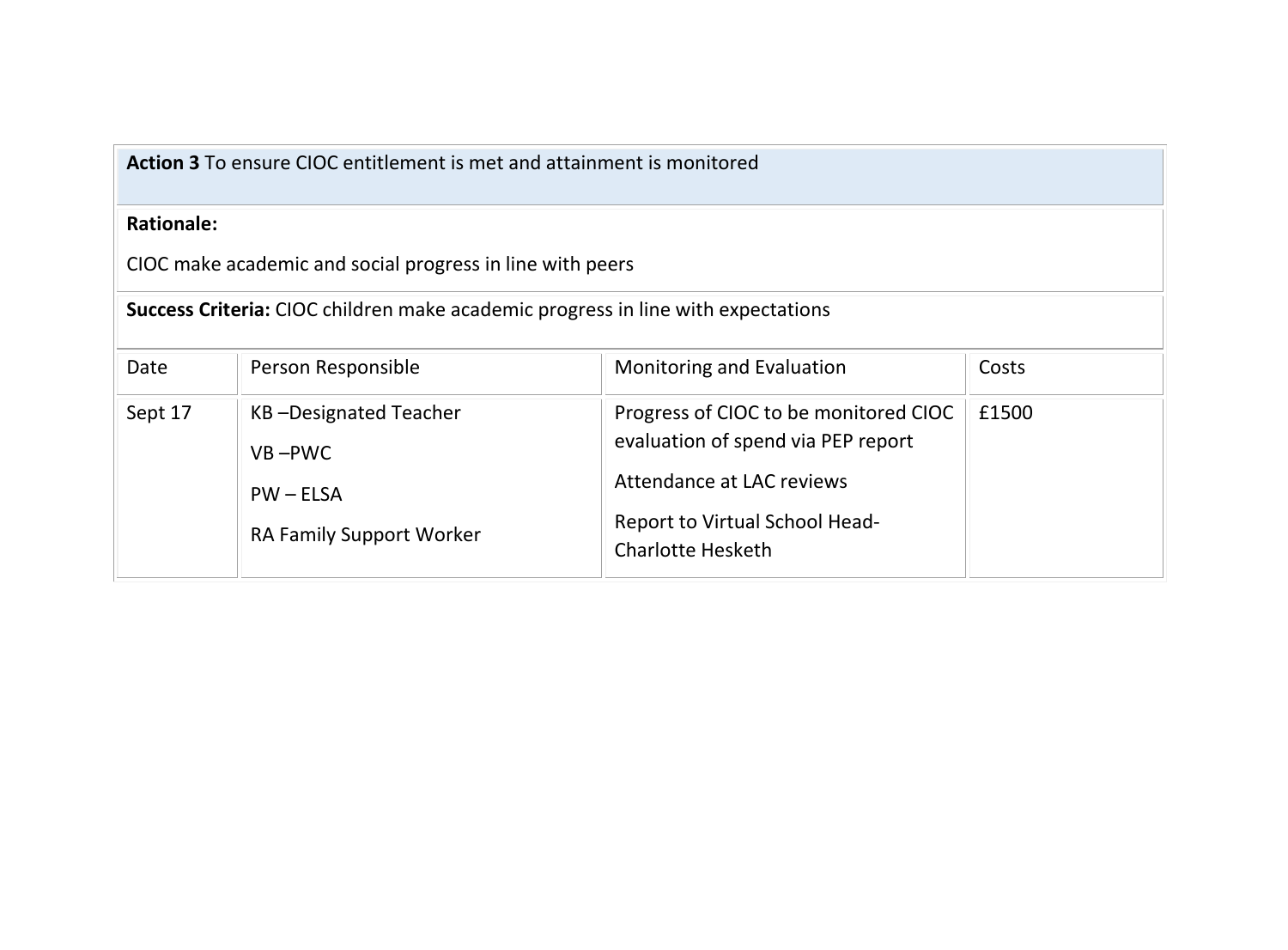**Action 4:** To provide free/subsidized access to out of school learning opportunities for FSM pupils (including competition) and to provide free/subsidised educational visits.

| Date    | Person responsible                                          | Monitoring and Evaluation                                                                                                                                                                                    | Costs |
|---------|-------------------------------------------------------------|--------------------------------------------------------------------------------------------------------------------------------------------------------------------------------------------------------------|-------|
| Sept 17 | <b>Class Teachers</b><br>LN-AHT<br>VB-PWC<br><b>DD-HLTA</b> | Monitor attendance at Out of School Clubs<br>and competition<br>Monitor attendance at school visits<br>Evaluate impact on confidence and self<br>esteem through attendance data and pupil<br>well being logs | £6000 |

**Rationale:** To provide PP children with opportunities to develop their confidence and self esteem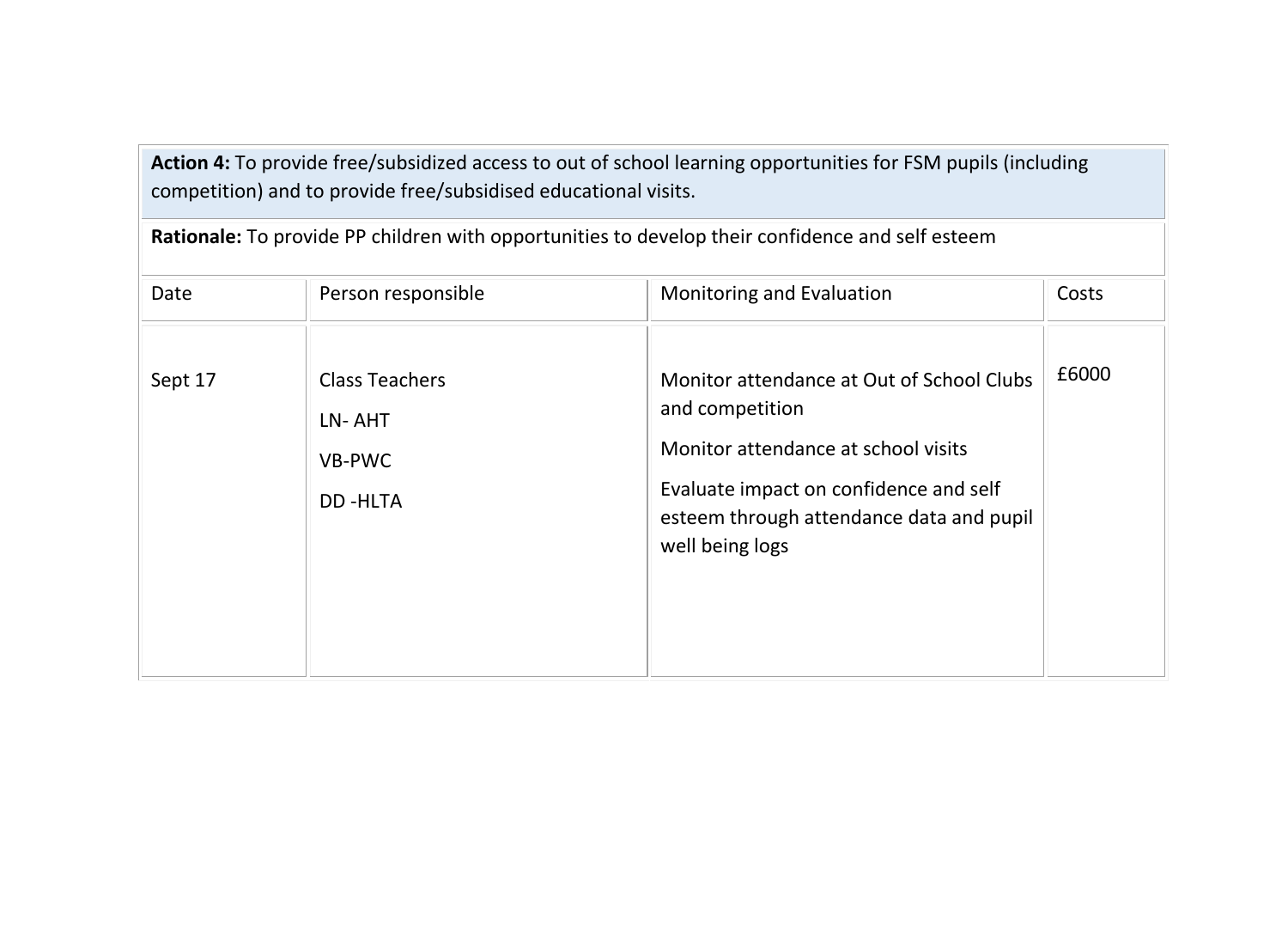**Objective 4:** To improve the parental engagement of FSM children and non FSM children with school, giving them opportunities to engage with their children keeping them safe and improving their academic outcomes.

Action 1: Parents invited to school as part of our stay safe week

Rationale: Sutton document: the more we learn about how to engage parents, the greater our chance of changing children's lives for the better…… it is widely accepted that school success is largely influenced by what mothers and fathers do at home with their children before school, and continue to do at home during the primary school years.

| Date     | Person Responsible                                                                                                                                        | <b>Monitor and Evaluation</b>                                                                                                                                 | Costs |
|----------|-----------------------------------------------------------------------------------------------------------------------------------------------------------|---------------------------------------------------------------------------------------------------------------------------------------------------------------|-------|
| Nov 2017 | VB-Stay Safe week-time table of<br>events for parents and children<br>throughout the week beginning<br>20 <sup>th</sup> November<br><b>Class Teachers</b> | Parental response- Monitor attendance of parents<br>at these events<br>Work in class and throughout the week<br>Evaluations filled in by parents and children | £500  |
|          | VB – contact Maralyn Hawes<br><b>EAUK (Enough Abuse UK)</b>                                                                                               | <b>Parental Support</b><br>Evaluations filled in by parents<br>Afternoon and evening sessions held                                                            | £500  |